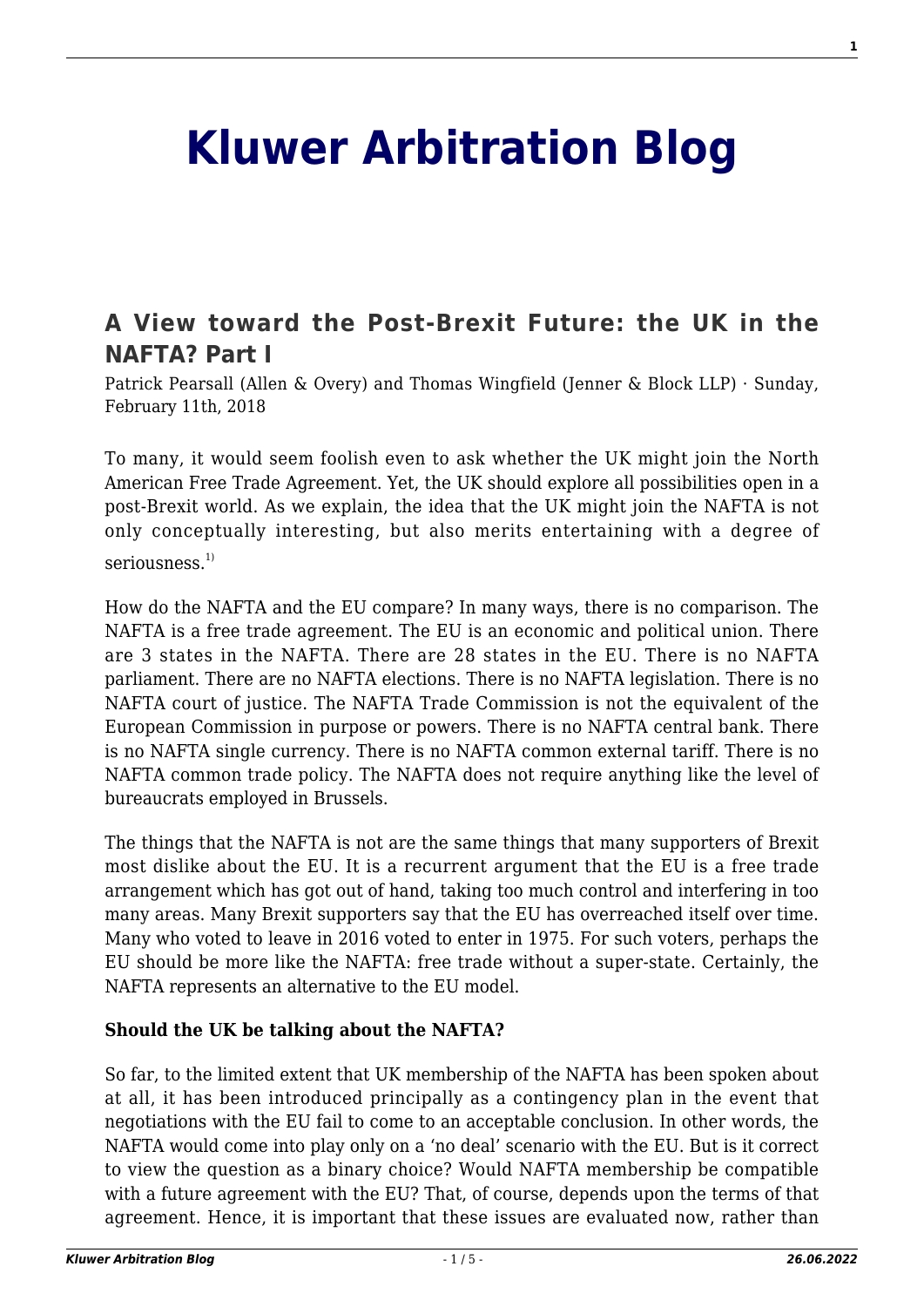later. An agreement with the EU and agreements with non-EU countries should not be considered in isolation from one another. For the same reason, it is unlikely to be the most effective strategy to negotiate them purely sequentially. There should, at the very least, be simultaneous consideration and discussion.

However, the current focus in the UK is on the UK's future relationship with the EU. Every day, folks are eager for updated news, gossip and speculation about the state of negotiations. This question – how the UK will deal with the EU in the future – is undoubtedly important, affecting incalculable aspects of living and doing business in the UK. But the EU question is not the only question. There is also the question of the UK's future relationships with non-EU states. It is a mistake to focus on the EU to the exclusion of the non-EU. But it is an understandable mistake. Individuals, media outlets and even governments can only direct their attention in so many directions and only have finite resources to bring to bear.

The almost exclusive prominence (at least in column inches) currently given to agreeing a "new partnership" with the EU is also encouraged by the UK Government's goal in those negotiations to secure "a time limited implementation period" of perhaps two years, during which access between the markets will continue on current terms. According to the Government, the "UK would intend to pursue new trade negotiations

with others during the implementation period."<sup>2)</sup> In other words, this is largely a question for another day.

However, there is no guarantee that the EU will agree to such a standstill period following legal Brexit. (The EU's guidance for the next phase of Brexit negotiations

states that transitional arrangements should cease 21 months after Brexit day.<sup>3</sup>) Nor that, if agreed, either period would be long enough for the UK to conclude the new trade agreements desired. The UK-EU Article 50 negotiations effectively have a two year cut-off, and time may already be feeling tight.

The Government's white paper *'Preparing for our future UK trade policy'* is by its own admission only an "early step". $4$  As negotiations move onto new ground, now is an appropriate time to take stock. The EU accounts for very roughly half of the UK's

trade.5) The other half must be considered alongside.

According to its Prime Minister, "it is time for Britain to get out into the world and

rediscover its role as a great, global, trading nation."<sup>6)</sup> The Secretary of State for International Trade, Liam Fox, has spoken of having around 40 free trade agreements

ready to go "the second after midnight" after Brexit in March 2019.<sup>7)</sup> However, these planned agreements are proposed only to replicate those trade agreements already existing between the EU and non-EU states. When the UK leaves the EU, it will leave more than the EU. Here again, the aim is to preserve the status quo a while longer, avoiding a cliff edge and disruption of trade. So, if these future agreements become reality, they would be essentially transitional, neither moving the UK forward nor offering an alternative to the EU model.

# **What might be the benefits of joining the NAFTA?**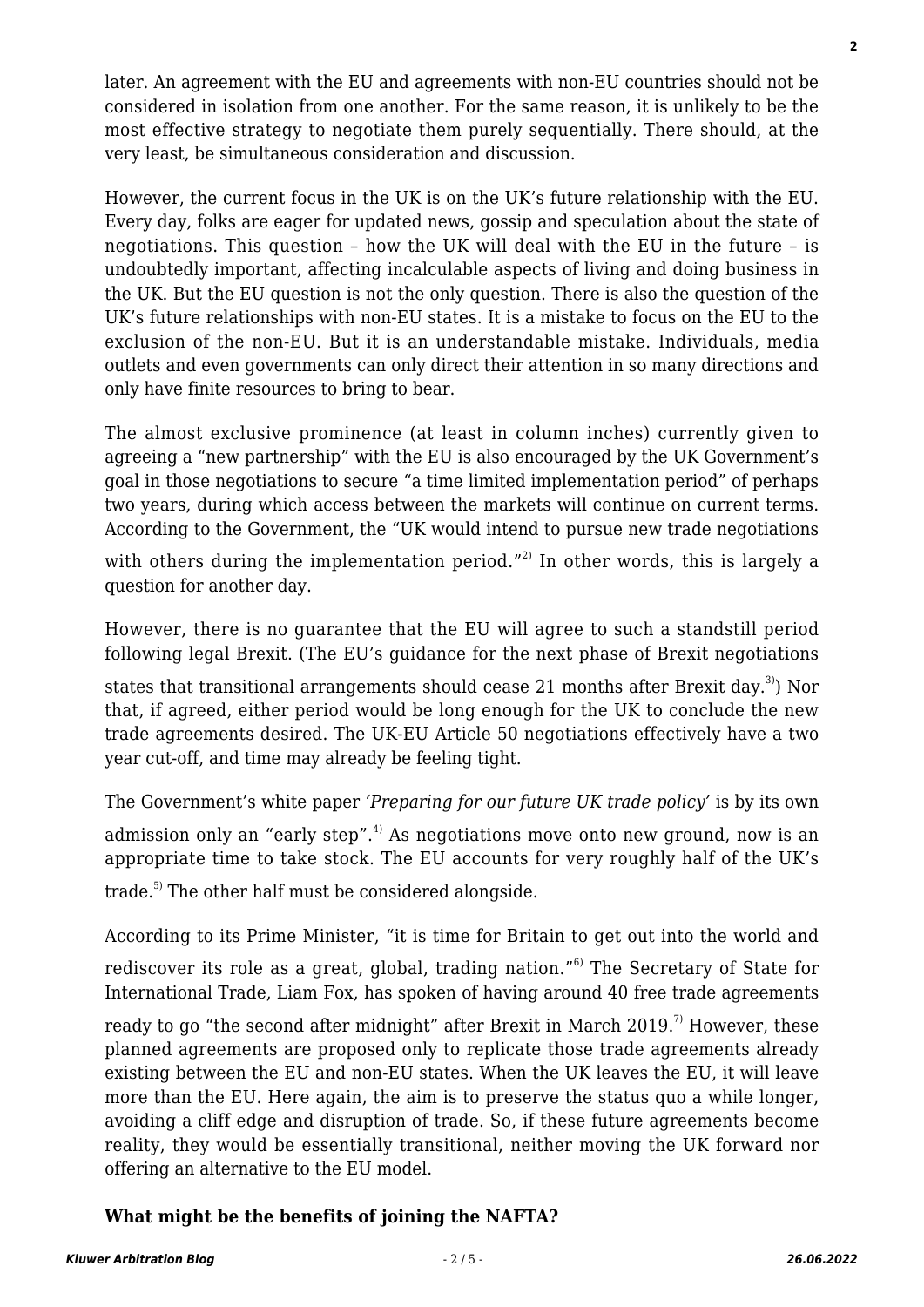The figures vary according to the source, but the US, Canada and Mexico have a combined GDP of around the same as, if not more than, the combined GDP of the EU. Britain, the US, Canada and Mexico account for more than 30% of the global economy. They are connected by the Atlantic and the internet. The US and Canada are, like the UK, in the G7. The US is the UK's largest single country trading partner. Together the NAFTA nations account for 13% and 20% of the UK's imports and exports respectively (comparing with 53% and 45% for the EU). $8$ 

Joining the NAFTA may have certain advantages.<sup>9)</sup> The US and Canada, in particular, are obvious present and future trading partners with the UK in whatever form that takes. They have substantial common cause with the UK, in economic as well as other matters. They share many principles of law. The 23-year old NAFTA brings with it a degree of certainty, perhaps unobtainable with less established or yet-to-be-agreed arrangements. There is a degree of certainty about the jurisprudence. The existing NAFTA relationship is well-known and well-analysed. The UK would have a sense of what it was getting into.

The UK would not be starting from scratch. Joining the NAFTA could be construed as an extension of the UK's present pragmatic policy of adopting/adapting existing trade agreements with the EU. Provided the NAFTA survives and the existing three states are open to a new member, the UK could sign up relatively quickly by the standards of treaty negotiation (if not quick, then quicker). Canada, Mexico and the US have effective and experienced negotiating teams up and running (perhaps worryingly effective and experienced). The UK Government is under significant time and resources pressure. Brexit brings new challenges to Whitehall and exposes existing challenges which have long been absorbed by the intervening bureaucratic infrastructure in Brussels.

## **What is the history of this idea?**

The idea of the UK joining the NAFTA is not entirely novel, although its history is patchy. In 1998, Newt Gingrich, then Speaker of the House of Representatives, mooted the UK as an associate member. In 2000, Republican Phil Gramm, then chairman of the Senate Committee on International Trade, announced that doors would be opened in Washington "in a matter of a week" if the UK knocked. Kenneth Clark, now Father of the House of Commons, responded "I hope nobody believes that Senator Gramm is typical of American opinion, because he ain't." UK Foreign Secretary Robin Cook described the idea as "barmy", agreeing with a leaked Foreign Office memo. To all this, Senator Gramm replied that "[Barmy] is not a word in the American-English dictionary, which reminds me we have been separated too long […]

I was still unsure whether I was being complimented."<sup>10)</sup>

The Senate Finance Committee had requested an investigation into the impact of including the UK in the NAFTA "in order to determine whether the success […] can be replicated with other trading partners". The subsequent International Trade Commission report found that "[b]ecause trade between the UK and the North American countries is subject to relatively low tariffs, […] elimination of these tariffs

would have minimal effects on the economies of the countries in question."<sup>11)</sup>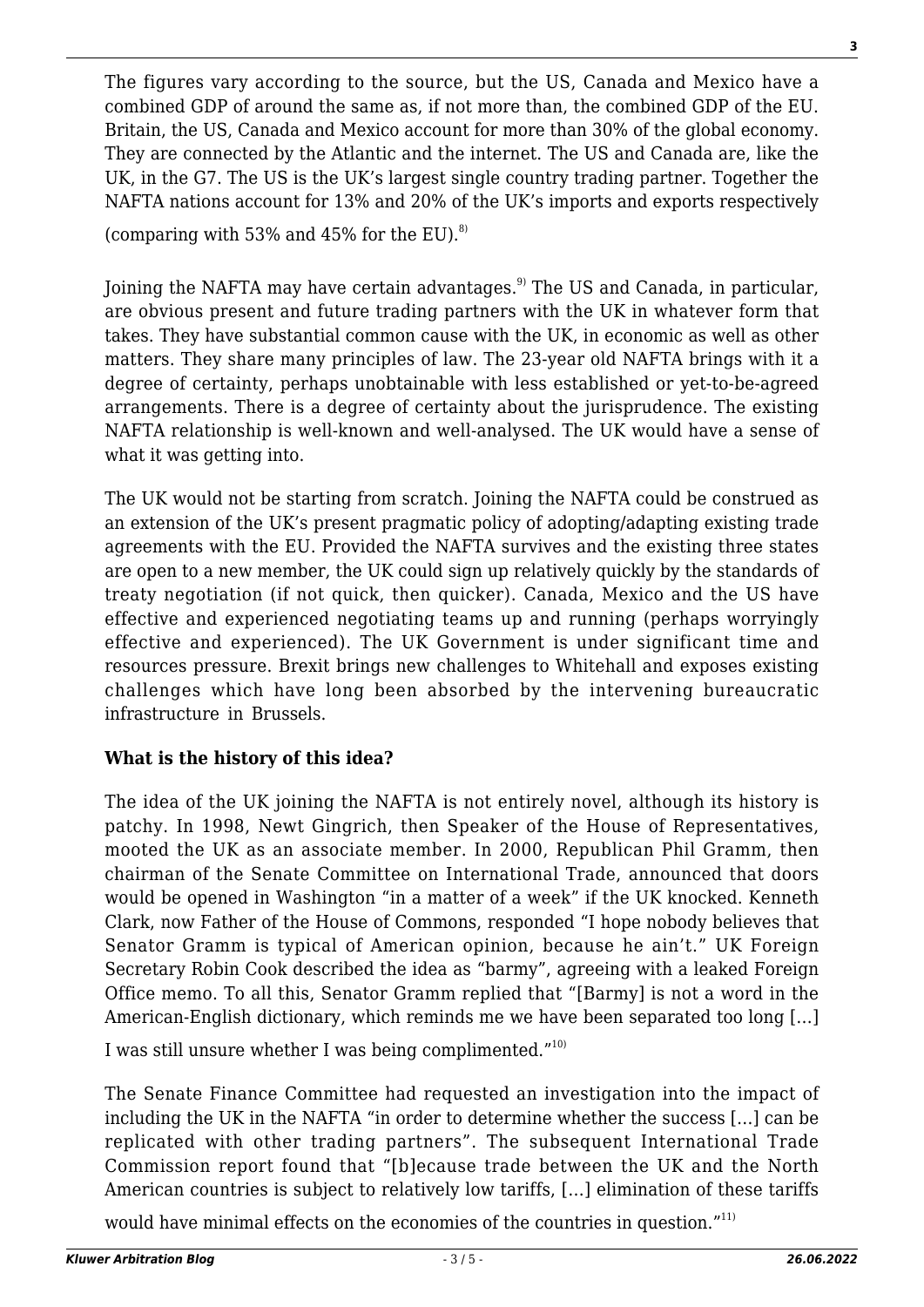To the extent that the idea subsequently had any significant traction, it was largely amongst the politically conservative and Euro-sceptical of both sides of the Atlantic. Conrad Black, sometime transatlantic media tycoon and prison inmate, has been another notable advocate of the idea as "based on the Anglo-American free market model", predicting that "Britain would be received [by the US] with rejoicing and extensive reminiscences about Churchill and Roosevelt" and "[i]f America were jubilant, Canada would be ecstatic."<sup>12)</sup> He did not speculate how Mexico would feel.

In the second part of this article, we consider the present degree of appetite for this idea, the restrictions on the UK's freedom to negotiate whilst still a member of the EU and the implications of the uncertainty about the future of the NAFTA itself.

*To make sure you do not miss out on regular updates from the Kluwer Arbitration Blog, please subscribe [here](http://arbitrationblog.kluwerarbitration.com/newsletter/). To submit a proposal for a blog post, please consult our [Editorial Guidelines.](http://arbitrationblog.kluwerarbitration.com/editorial-guidelines/)*

### **Profile Navigator and Relationship Indicator**

Offers 6,200+ data-driven arbitrator, expert witness and counsel profiles and the ability to explore relationships of 13,500+ arbitration practitioners and experts for potential conflicts of interest.

[Learn how](https://www.wolterskluwer.com/en/solutions/kluwerarbitration/practiceplus?utm_source=arbitrationblog&utm_medium=articleCTA&utm_campaign=article-banner) **[Kluwer Arbitration Practice Plus](https://www.wolterskluwer.com/en/solutions/kluwerarbitration/practiceplus?utm_source=arbitrationblog&utm_medium=articleCTA&utm_campaign=article-banner)** [can support you.](https://www.wolterskluwer.com/en/solutions/kluwerarbitration/practiceplus?utm_source=arbitrationblog&utm_medium=articleCTA&utm_campaign=article-banner)



References